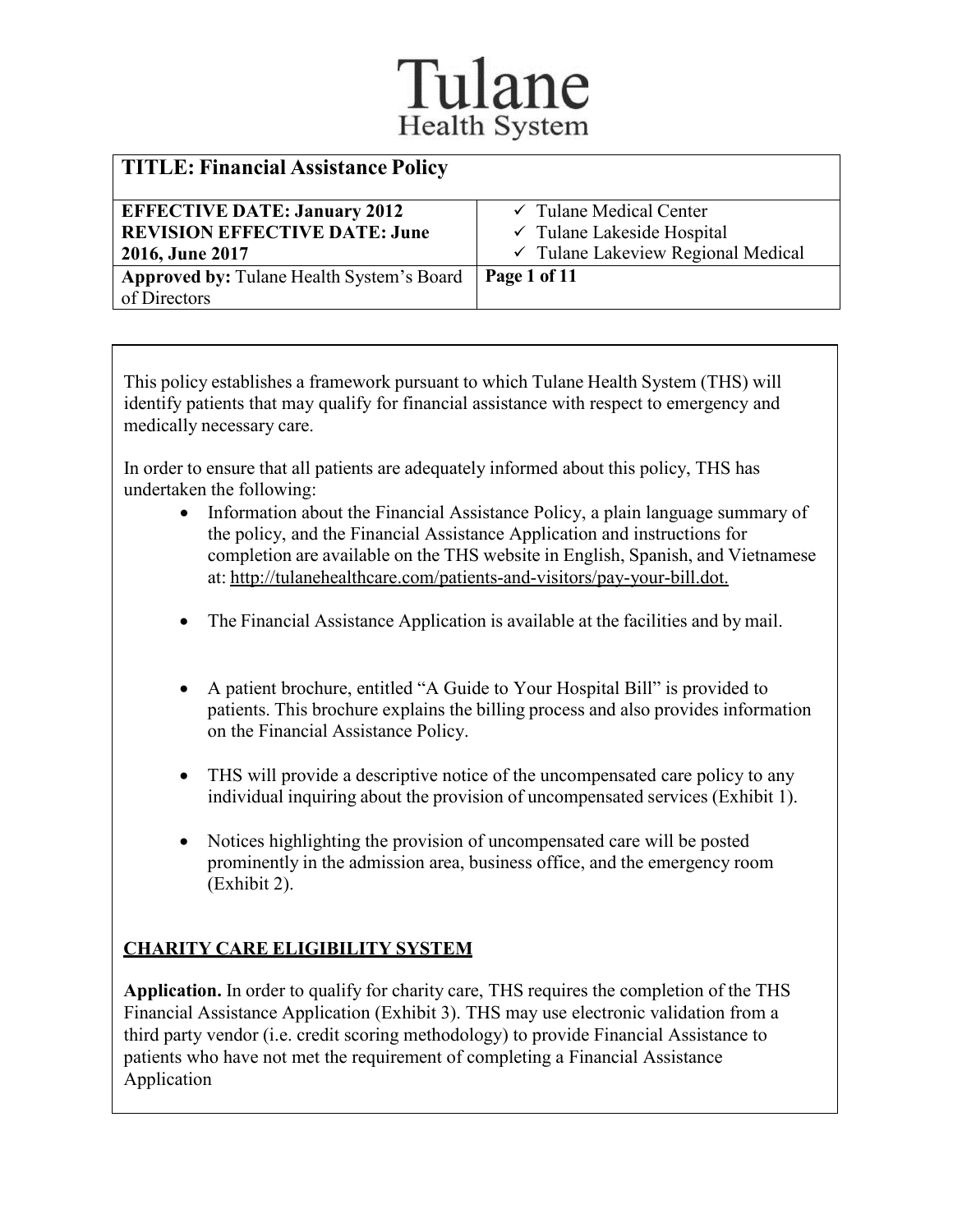| <b>TITLE: Financial Assistance Policy</b> |                                               |
|-------------------------------------------|-----------------------------------------------|
| <b>EFFECTIVE DATE: January 2012</b>       | $\checkmark$ Tulane Medical Center            |
| <b>REVISION EFFECTIVE DATE: June</b>      | $\checkmark$ Tulane Lakeside Hospital         |
| 2016, June 2017                           | $\checkmark$ Tulane Lakeview Regional Medical |
| Approved by: Tulane Health System's Board | Page 2 of 11                                  |
| of Directors                              |                                               |

The Financial Assistance Application, the Financial Assistance Policy, and a plain language summary of the financial assistance policy are available upon written request to the following address (please specify English, Spanish, or Vietnamese). If you need assistance you may contact patient account services at the address below or by calling the telephone number listed below:

#### **Tulane Health System & Tulane Lakeside Hospital**

#### Attn: Patient Account Services 1415 Tulane Ave.

New Orleans, LA, 70112

| Tulane Hospital | $(504)$ 988-5856 |
|-----------------|------------------|
| Tulane Lakeside | $(504)$ 780-6555 |

#### **Tulane Lakeview Regional Medical Center**

#### Attn: Patient Account Svcs. 95 Judge Tanner Blvd Covington, La. 70433

Tulane Lakeview (985) 867-4437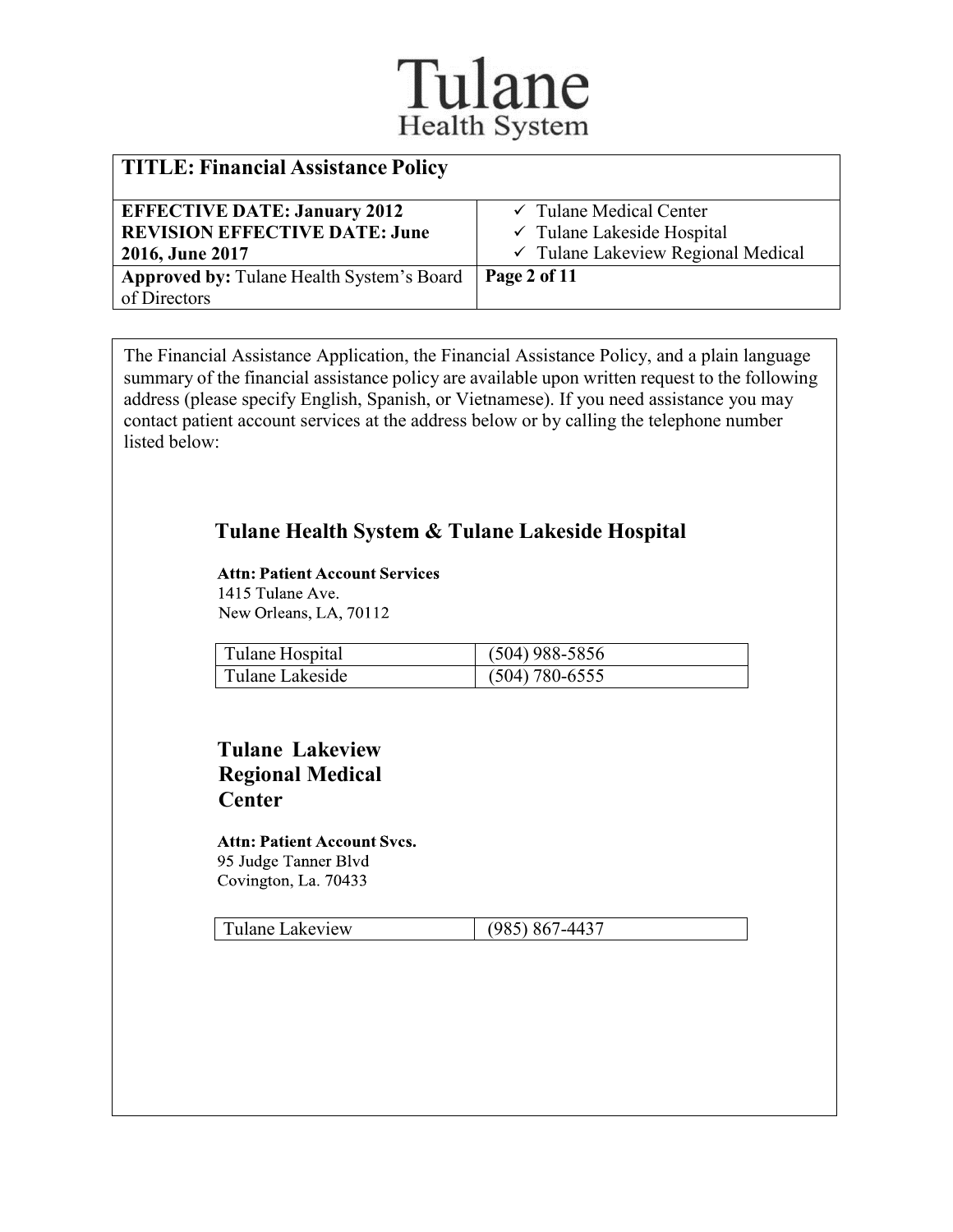| <b>TITLE: Financial Assistance Policy</b>        |                                       |
|--------------------------------------------------|---------------------------------------|
| <b>EFFECTIVE DATE: January 2012</b>              | $\checkmark$ Tulane Medical Center    |
| <b>REVISION EFFECTIVE DATE: June</b>             | $\checkmark$ Tulane Lakeside Hospital |
| 2016, June 2017                                  | √ Tulane Lakeview Regional Medical    |
| <b>Approved by: Tulane Health System's Board</b> | Page 3 of 11                          |
| of Directors                                     |                                       |
|                                                  |                                       |

The Application allows for the collection of information in accordance with state law and the income and documentation requirements set forth below. In the case of repeat hospital visits, THS will attempt to re-verify with the patient or responsible party the Application and income information for each subsequent encounter; however, a new Application and new supporting documentation must be obtained after twelve months have passed.

*Calculation of Immediate Family Members* Patients requesting financial assistance must verify the number of family members in their household.

*Adults.* In calculating the number of family members in an adult patient's household, include the patient, the patient's spouse and any dependents.

*Minors*. In calculating the number of family members in a minor patient's household, include the patient, the patient's mother, dependents of the patient's mother, the patient's father, and dependents of the patient's father.

*Income Calculation.* Patients must provide their household's yearly income.

*Adults.* For adults, the term "Yearly Income" for purposes of classification as Financially Indigent or Medically Indigent in accordance with the Policy means the sum of the total yearly gross income of the patient and the patient's spouse.

*Minors.* If the patient is a minor, the term "Yearly Income" means total yearly gross income from the patient, the patient's mother and the patient's father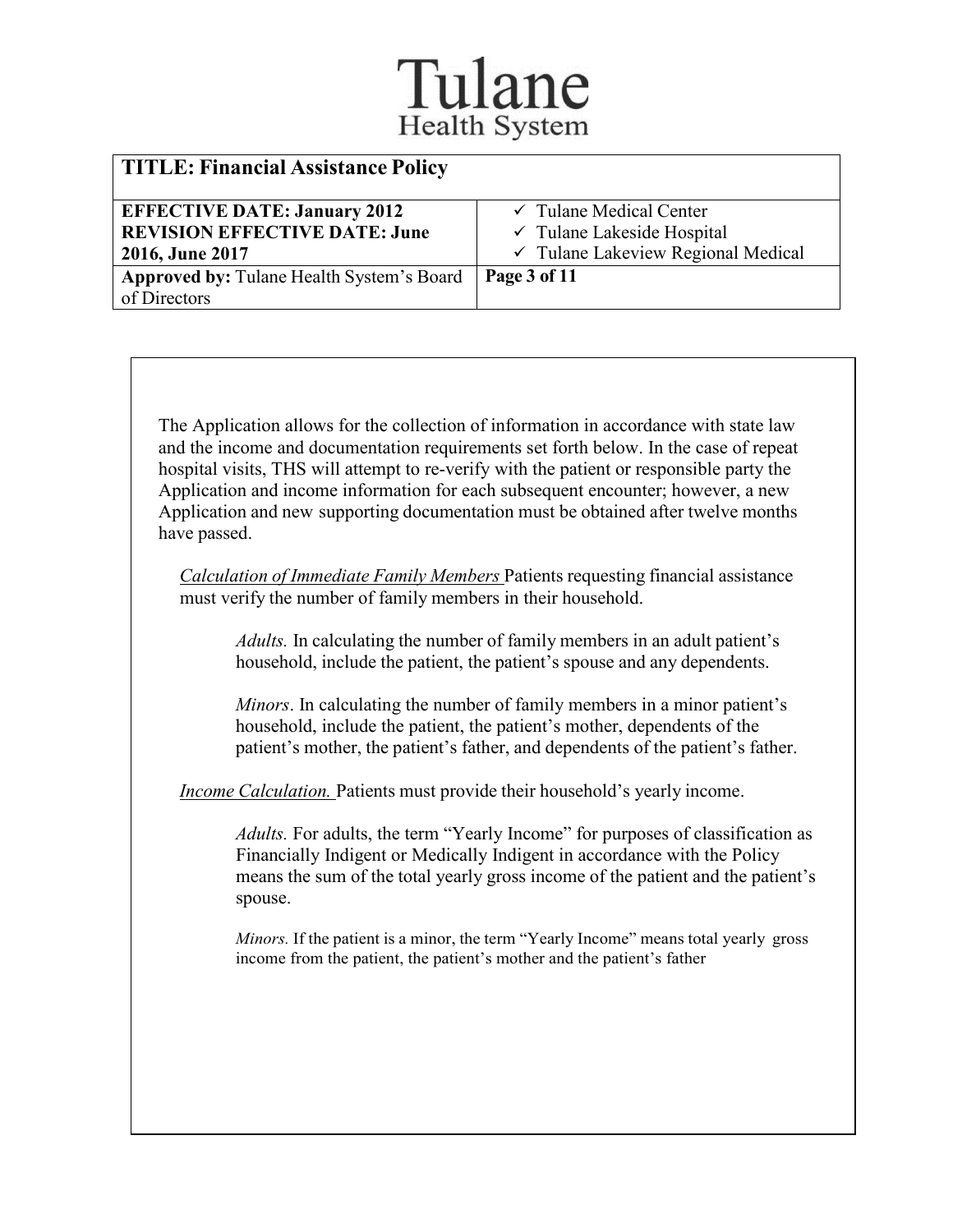| $\checkmark$ Tulane Medical Center            |
|-----------------------------------------------|
| $\checkmark$ Tulane Lakeside Hospital         |
| $\checkmark$ Tulane Lakeview Regional Medical |
| Page 4 of 11                                  |
|                                               |
|                                               |

**Income Verification.** Patients or the responsible party must verify the income reported on the Financial Assistance Application in accordance with the Documentation Requirements set forth below.

.

*Documentation Requirements.* The income reported on the Financial Assistance Application may be verified through any of the following mechanisms:

**Income Indicators.** By the provision of third party financial documentation, which may include but is not limited to, IRS Form W-2, Wage and Tax Statement; Pay Check Remittance; Individual Tax Returns; telephone verification by employer; bank statements; Social Security payment remittances, unemployment insurance payment notices, or Unemployment Compensation Determination Letters. Additionally, the Company considers the economic demographics of the zip code in which the patient resides. Or electronic validation from a third party vendor (i.e. credit scoring methodology).

**Participation in a Public Benefit Program.** By the provision of documentation showing current participation in a public benefit program such as Medicaid; County Indigent Health Program; AFDC; Food Stamps; WIC; Children's Health Insurance Program; or other similar indigency related programs. Proof of participation in any of the above programs is required with the completed Financial Assistance Application.

*Verification Procedure.* In determining a patient's total income, THS may consider other financial assets and liabilities of the patient as well as the patient's family income and the patient's family's ability to pay. If a determination is made that a patient has the ability to pay the remainder of the bill, such determination does not preclude a reassessment of the patient's ability to pay upon presentation of additional documentation.

*Classification Pending Income Verification.* THS may consider a request for financial assistance at any time before, during or after the dates of service. During the verification process, while THS is collecting the information necessary to determine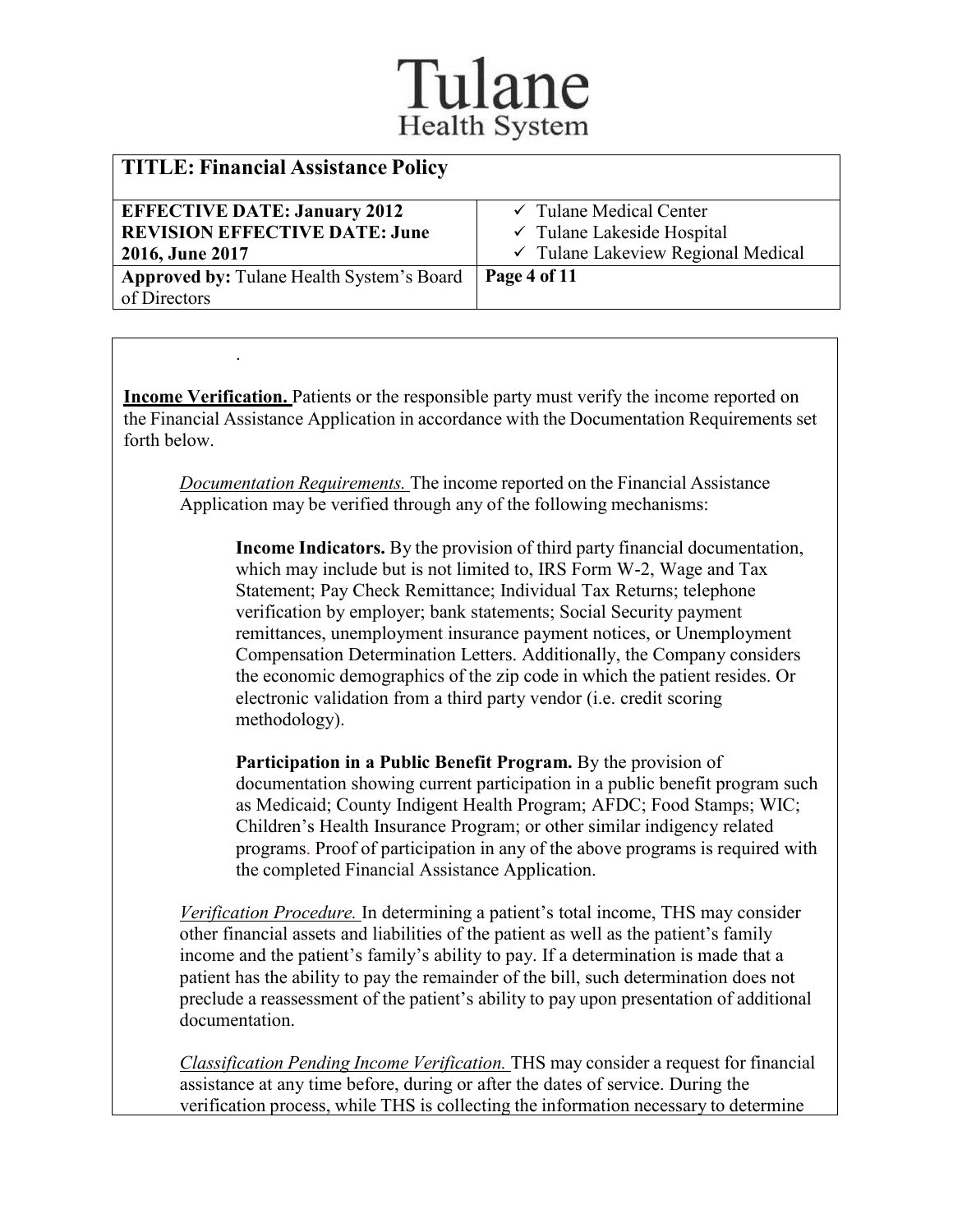| <b>TITLE: Financial Assistance Policy</b> |                                       |
|-------------------------------------------|---------------------------------------|
| <b>EFFECTIVE DATE: January 2012</b>       | $\checkmark$ Tulane Medical Center    |
| <b>REVISION EFFECTIVE DATE: June</b>      | $\checkmark$ Tulane Lakeside Hospital |
| 2016, June 2017                           | √ Tulane Lakeview Regional Medical    |
| Approved by: Tulane Health System's Board | Page 5 of 11                          |
| of Directors                              |                                       |

a patient's income, the patient may be treated as a private pay patient in accordance with THS policies.

*Inconsistent or Incomplete Information.* This policy in no way limits THS's ability to conduct additional due diligence concerning a patient's ability to pay if information provided by the patient during the application process appears to be inconsistent or incomplete. For example, THS may choose to inquire why little or no assets were reported if a patient's income is high.

*Information Falsification.* Falsification of information may result in denial of the Financial Assistance Application. If, after a patient is granted financial assistance, THS finds material provision(s) of the Financial Assistance Application to be untrue, charity care status may be revoked and the financial assistance may be withdrawn.

**Classification as Financially Indigent.** Financially Indigent means an uninsured or underinsured person who is accepted for care with no obligation or with a discounted obligation to pay for the services rendered based on the Charity Care Eligibility System.

*Classification.* Patients may only be granted classification as Financially Indigent if their Yearly Income is less than or equal to 200% of the poverty guidelines updated annually in the Federal Register by the U.S. Department of Health and Human Services ("Federal Poverty Guidelines"). The updated Federal Poverty Guidelines should be applied beginning the first day of the month following their release.

**Classification as Medically Indigent** Medically Indigent means a patient whose medical or hospital bills, after payment by third-party payers, exceeds a specified percentage of the person's Yearly Income, and who is unable to pay the remaining bill.

*Initial Assessment.* To be considered for classification as a Medically Indigent patient, the amount owed by the patient after payment by all third-party payers must exceed ten percent (10%) of the patient's Yearly Income and the patient must be unable to pay the remaining bill. If the patient does not meet this initial assessment criteria, the patient may not be classified as Medically Indigent.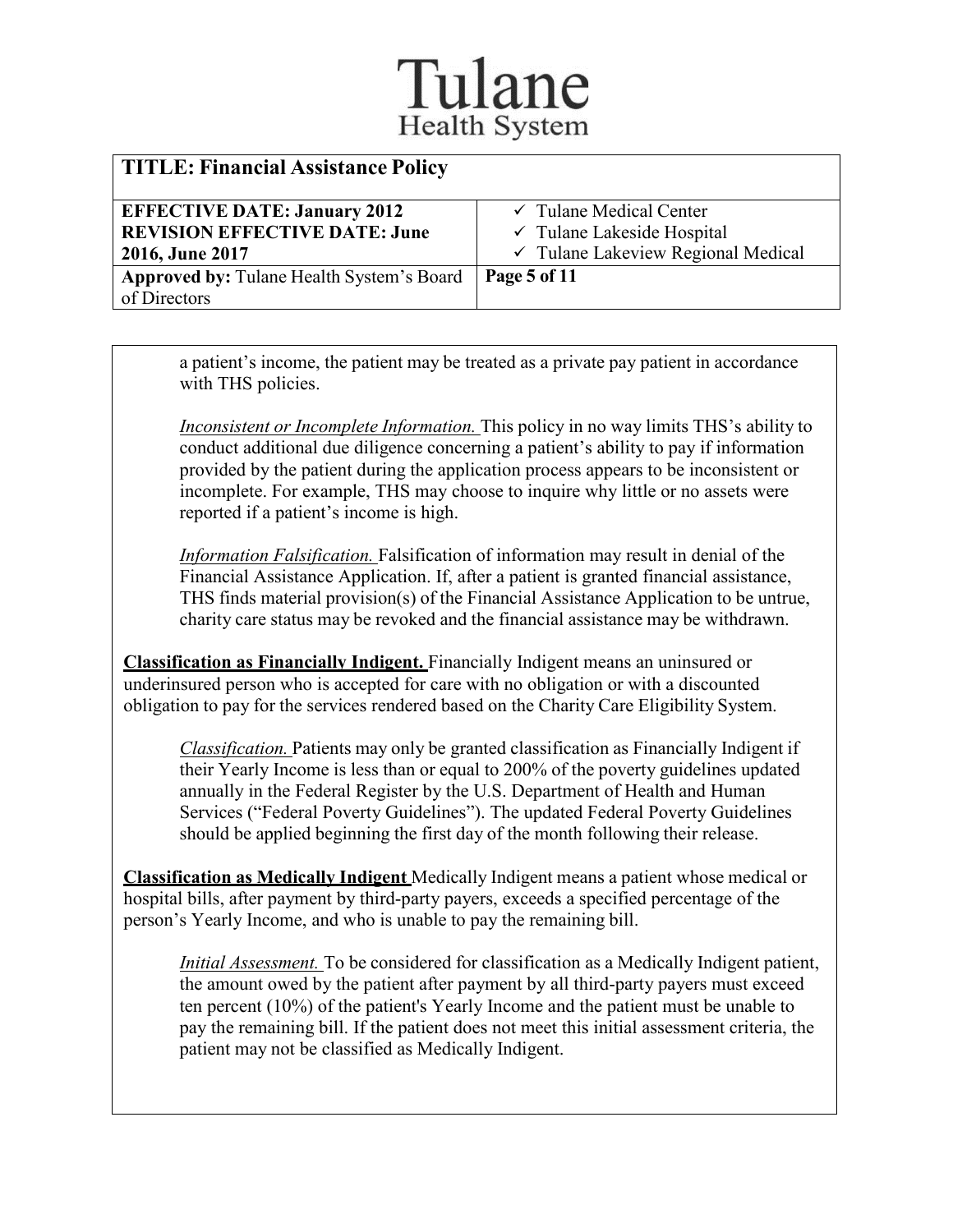| <b>TITLE: Financial Assistance Policy</b>        |                                               |
|--------------------------------------------------|-----------------------------------------------|
| <b>EFFECTIVE DATE: January 2012</b>              | $\checkmark$ Tulane Medical Center            |
| <b>REVISION EFFECTIVE DATE: June</b>             | $\checkmark$ Tulane Lakeside Hospital         |
| 2016, June 2017                                  | $\checkmark$ Tulane Lakeview Regional Medical |
| <b>Approved by: Tulane Health System's Board</b> | Page 6 of 11                                  |
| of Directors                                     |                                               |

*Acceptance.* THS may accept a patient who meets the Initial Assessment criteria for Medically Indigent and meets the criteria set forth below:

**Yearly Income Between 200% and 400% of the Federal Poverty Guidelines.** The patient's income must be greater than 200% but less than or equal to 400% of the Federal Poverty Guidelines. In these instances, THS will determine the amount of financial charity assistance granted to these patients based upon the patient's Yearly Income as compared to the poverty guidelines updated annually in the Federal Register by the U.S. Department of Health and Human Services ("Federal Poverty Guidelines"). The range of discount will vary from 40-90%. The uninsured discount will be applied to the remaining balance due after the charity discount is applied.

**Approval Procedures.** THS will work with all uninsured patients to determine eligibility for Medicaid or charity assistance, as outlined in the "Uninsured Patient Information Document" attached as Exhibit 1. Patients will be notified by mail of eligibility for financial assistance once the application has been reviewed and processed. In reviewing an application for approval, Shared Service Center (SSC) Management will make the determination of eligibility, including a determination that reasonable efforts were undertaken to determine eligibility. Such manager may also make further inquiry into available information such as assets, etc. to determine a patient's ability to pay or make further inquiry regarding qualifying the patient for governmental or other funding.

In the event that a patient does not qualify for charity assistance, or the patient is responsible for a portion of the balance after charity assistance has been applied, the uninsured discount will be applied to the account. The amount due will not exceed amounts generally billed to patients with insurance as determined by using the look back method described in the Internal Revenue Service Regulations. Patients may request information on this calculation by submitting a request to the following:

| Tulane Health System & Tulane         | <b>Tulane Lakeview Regional Medical</b> |
|---------------------------------------|-----------------------------------------|
| <b>Lakeside Hospital</b>              | Center                                  |
| <b>Attn:</b> Patient Account Services | <b>Attn: Patient Account Services</b>   |
| 1415 Tulane Ave.                      | 95 Judge Tanner Blvd                    |
| New Orleans, LA, 70112                | Covington, La. 70433                    |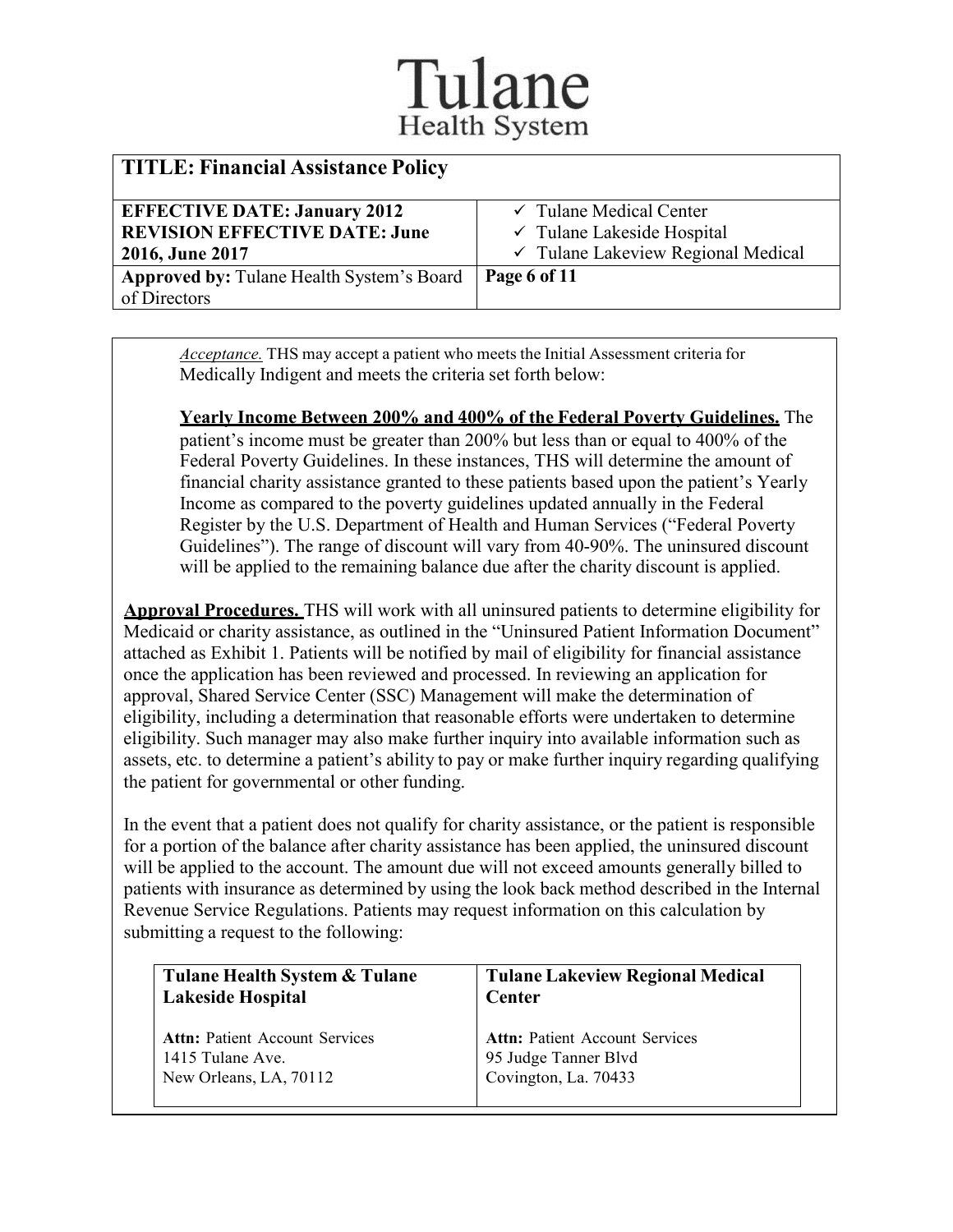| <b>TITLE: Financial Assistance Policy</b>        |                                               |
|--------------------------------------------------|-----------------------------------------------|
| <b>EFFECTIVE DATE: January 2012</b>              | $\checkmark$ Tulane Medical Center            |
| <b>REVISION EFFECTIVE DATE: June</b>             | $\checkmark$ Tulane Lakeside Hospital         |
| 2016, June 2017                                  | $\checkmark$ Tulane Lakeview Regional Medical |
| <b>Approved by: Tulane Health System's Board</b> | Page 7 of 11                                  |
| of Directors                                     |                                               |

Please take notice that if you do not submit a financial assistance application within 120 days from the date of the billing statement then the hospital facility (or other authorized party) may take certain actions against you in order to obtain payment of the bill including, but not limited to, reporting adverse information about the debt you owe to the hospital facility to credit reporting agencies or credit bureaus, and/or filing a civil lawsuit in order to obtain a judgment against you for the amount that you owe to the hospital facility.

#### *RESERVATION OF RIGHTS*

THS reserves the right to limit or deny financial assistance at its sole discretion.

*NON-COVERED SERVICES*

THS reserves the right to designate certain services, which are not subject to this Financial Assistance Policy.

Any providers that deliver emergency or other medically necessary care in a THS facility are not covered under this THS Financial Assistance Policy. The list of these providers includes:

Tulane University Medical Group Parish Anesthesia Independence Physician Services, LLC Independence Emergency Group, LLC Schumacher Group Parish Anesthesia of Covington Pontchartrain Diagnostic Imaging Plantation Delta Pathology, LLC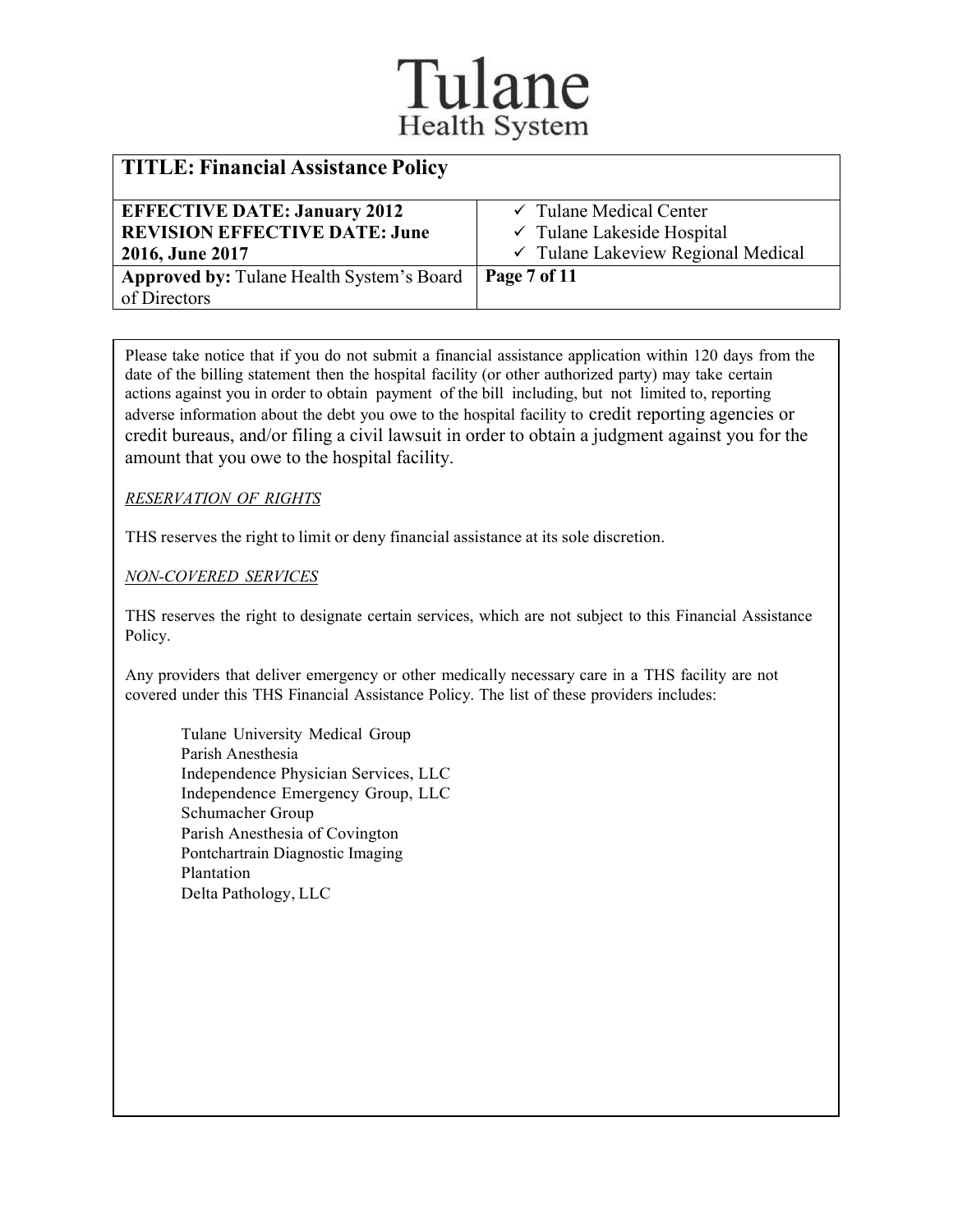| <b>TITLE: Financial Assistance Policy</b> |                                       |
|-------------------------------------------|---------------------------------------|
| <b>EFFECTIVE DATE: January 2012</b>       | $\checkmark$ Tulane Medical Center    |
| <b>REVISION EFFECTIVE DATE: June</b>      | $\checkmark$ Tulane Lakeside Hospital |
| 2016, June 2017                           | √ Tulane Lakeview Regional Medical    |
| Approved by: Tulane Health System's Board | Page 8 of 11                          |
| of Directors                              |                                       |

#### EXHIBIT 1 SUMMARY OF THE UNCOMPENSATED CARE POLICY

A limited amount of medically necessary hospital services are available free of charge to individuals who cannot afford such services. These uncompensated services will be available to eligible individuals receiving hospital services at Tulane University Hospital & Clinic. Services for which individuals may apply for free care are those customary hospital services provided at Tulane University Hospital & Clinic, excluding physician fees.

To be eligible for free care or care at reduced charges, the individual's total family gross annual income must not be greater than 200% of the Federal Poverty Income Guideline, (see below link).

FEDERAL POVERTY INCOME GUIDELINES USED TO ESTABLISH ELIGIBILITY FOR PROVISION OF UNCOMPENSATED CARE:

<https://www.hrsa.gov/get-health-care/affordable/hill-burton/poverty-guidelines.html>

If the patient or individual responsible for the patient, has total family gross annual income of less than or equal to 100% of the Federal Poverty Income Guideline, hospital services may be provided to the patient free of charge.

If the patient, or individual responsible for the patient, has total family gross annual income of greater than 100% and less than or equal to 200% of the Federal Poverty Income Guideline, hospital services may be provided to the patient free of charge.

If you think you may be eligible for uncompensated services, please contact the Admitting Department to discuss your situation with a counselor and to compete a short eligibility application.

Appropriate identification must be submitted with your application. The Hospital may require proof of information regarding family income. The Hospital will make a written determination of your eligibility generally within two workdays (Monday through Friday, excluding holidays).

If you have any questions regarding this policy, please call the Director of Admissions.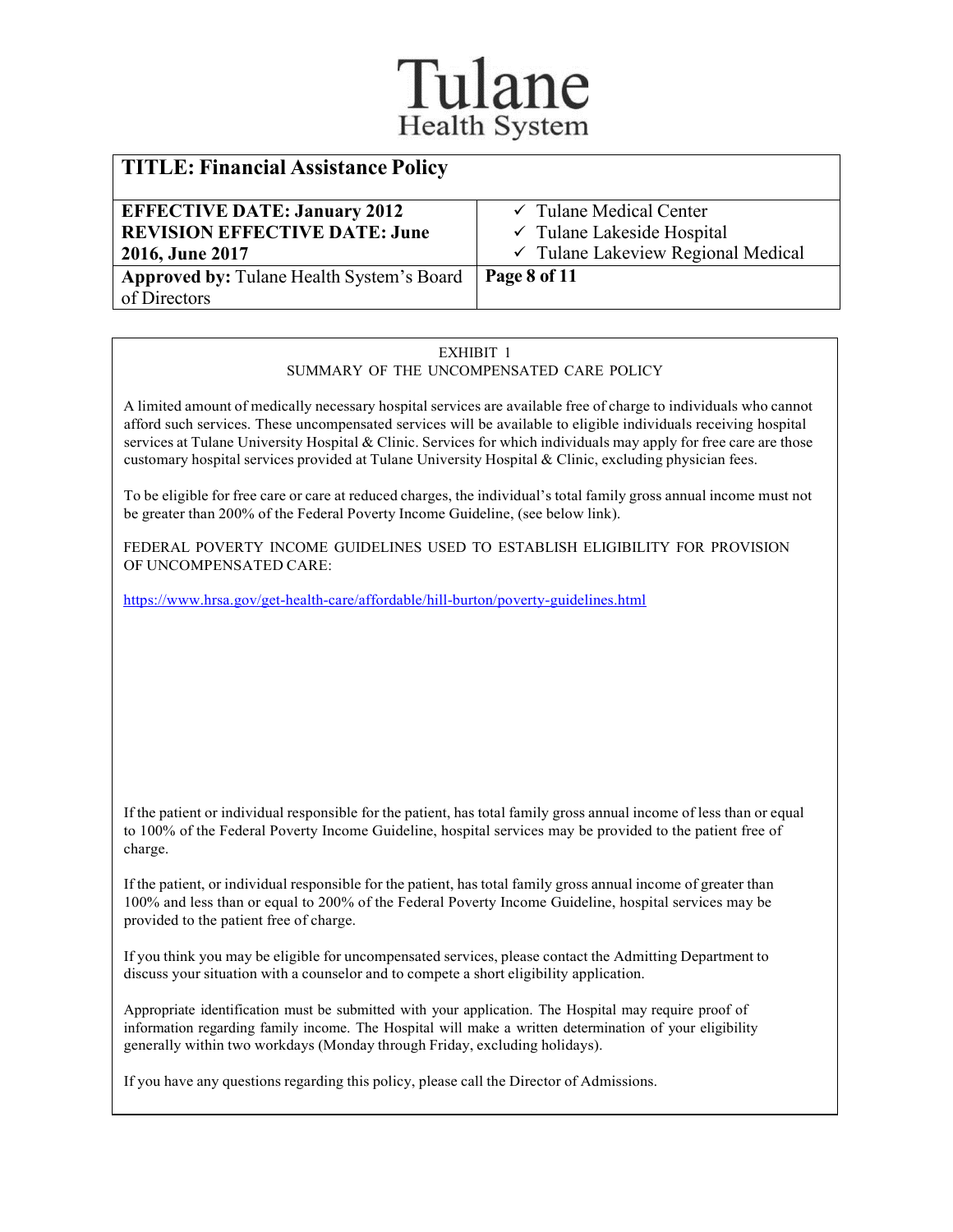# Tulane

| <b>TITLE: Financial Assistance Policy</b>                 |                                               |
|-----------------------------------------------------------|-----------------------------------------------|
| <b>EFFECTIVE DATE: January 2012</b>                       | $\checkmark$ Tulane Medical Center            |
| <b>REVISION EFFECTIVE DATE: June</b>                      | $\checkmark$ Tulane Lakeside Hospital         |
| 2016, June 2017                                           | $\checkmark$ Tulane Lakeview Regional Medical |
| Approved by: Tulane Health System's Board   PAGE: 9 of 11 |                                               |
| of Directors                                              |                                               |

#### EXHIBIT 2 NOTICE OF UNCOMPENSATED SERVICES

It is the policy of THS to provide a limited amount of healthcare services, free of charge, to financially disadvantaged patients. Patients are eligible for these free services based on family income.

If you would like to apply for free services under this policy, please contact the Admitting Department to receive additional information.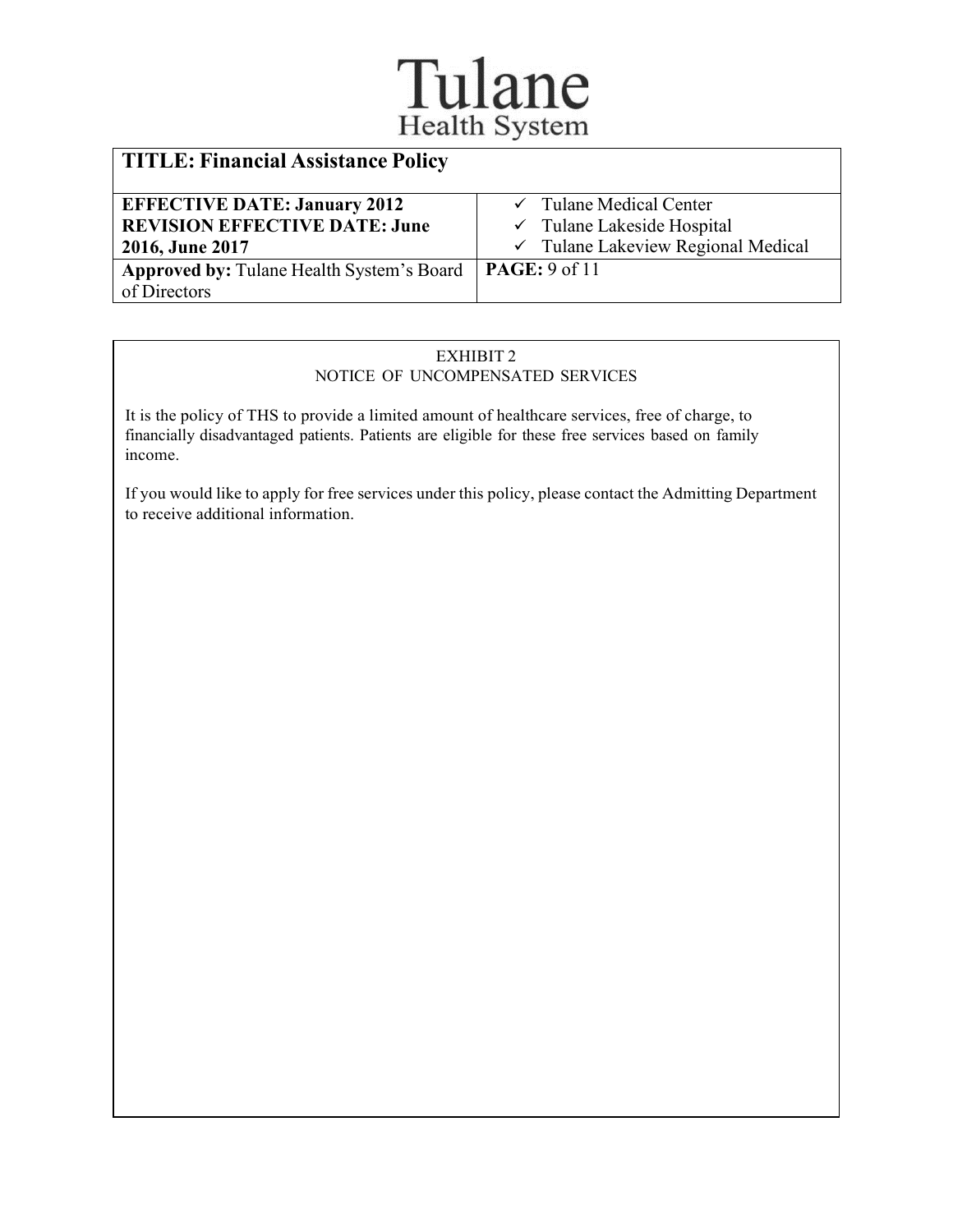# Tulane

| <b>TITLE: Financial Assistance Policy</b>                  |                                               |
|------------------------------------------------------------|-----------------------------------------------|
| <b>EFFECTIVE DATE: January 2012</b>                        | $\checkmark$ Tulane Medical Center            |
| <b>REVISION EFFECTIVE DATE: June</b>                       | $\checkmark$ Tulane Lakeside Hospital         |
| 2016, June 2017                                            | $\checkmark$ Tulane Lakeview Regional Medical |
| Approved by: Tulane Health System's Board   PAGE: 10 of 11 |                                               |
| of Directors                                               |                                               |

| Patient Name                                              |                                                                                  |                                                                                                                                                                                                                                                                                                                                                                                                                                                                                                                                                                        | Patient Account Number                             |
|-----------------------------------------------------------|----------------------------------------------------------------------------------|------------------------------------------------------------------------------------------------------------------------------------------------------------------------------------------------------------------------------------------------------------------------------------------------------------------------------------------------------------------------------------------------------------------------------------------------------------------------------------------------------------------------------------------------------------------------|----------------------------------------------------|
| Telephone Number<br>Employed<br>о                         |                                                                                  | Social Security Number                                                                                                                                                                                                                                                                                                                                                                                                                                                                                                                                                 | Birth Date (Month/Day/Year)                        |
| Unemployed<br>п.                                          |                                                                                  | Employer (Name, Address, and Telephone Number)                                                                                                                                                                                                                                                                                                                                                                                                                                                                                                                         |                                                    |
| Spouse Name                                               |                                                                                  | Social Security Number                                                                                                                                                                                                                                                                                                                                                                                                                                                                                                                                                 | Birth Date (Month/Day/Year)                        |
| Patient's Father (If patient is a minor)                  |                                                                                  | Social Security Number                                                                                                                                                                                                                                                                                                                                                                                                                                                                                                                                                 | Birth Date (Month/Day/Year)                        |
| Patient's Mother (If patient is a minor)                  |                                                                                  | Social Security Number                                                                                                                                                                                                                                                                                                                                                                                                                                                                                                                                                 | Birth Date (Month/Day/Year)                        |
|                                                           |                                                                                  | ${\bf A.~Wages:}$ Please provide the wages for each of the following persons in your household.                                                                                                                                                                                                                                                                                                                                                                                                                                                                        |                                                    |
|                                                           | Circle One<br>Patient \$ Hr/Wk/Month/Year                                        | (if patient is a minor)                                                                                                                                                                                                                                                                                                                                                                                                                                                                                                                                                | Circle One<br>Patient's Father \$ Hr/Wk/Month/Year |
|                                                           | Circle One<br>Spouse \$ Hr/Wk/Month/Year                                         | Patient's Mother \$ Hr/Wk/Month/Year                                                                                                                                                                                                                                                                                                                                                                                                                                                                                                                                   | Circle One                                         |
|                                                           | checking accounts, stocks, bonds, etc. \$                                        | (if patient is a minor)<br>B. Other Resources: Please provide the total amount of other resources available to you, including savings accounts,                                                                                                                                                                                                                                                                                                                                                                                                                        |                                                    |
| income, etc. \$                                           |                                                                                  | Please provide the amount of yearly income you receive from these other resources, including interest income, dividends, rental<br>C. Family Members: Please provide the number of persons in the patient's household. $\equiv$                                                                                                                                                                                                                                                                                                                                        |                                                    |
|                                                           |                                                                                  | D. Income Verification: Please provide any of the following types of documentation to verify your income.                                                                                                                                                                                                                                                                                                                                                                                                                                                              |                                                    |
| $\bullet$ IRS Form W-2<br>Tax Return<br>• Bank Statements | • Employer Verification<br>Medicaid, or AFDC                                     | Paycheck Remittance . Proof of Participation in Governmental Assistance programs such as food stamps, CDIC,<br>· Social Security or Unemployment Compensation Determination Letters                                                                                                                                                                                                                                                                                                                                                                                    |                                                    |
| available:                                                | • Other. Please Describe                                                         | If you are unable to provide one of the sources of income documentation listed above, please explain why this information is not                                                                                                                                                                                                                                                                                                                                                                                                                                       |                                                    |
|                                                           | Application may result in denial of financial assistance.                        | I understand Tulane Health System (THS) may verify the financial information contained in this Financial Assistance Application<br>("Application") in connection with THS' evaluation of this Application, and by my signature hereby authorize my employer to certify the<br>information provided in this Application. I also authorize THS to request reports from credit reporting agencies and the Social Security<br>Administration. I certify that this information is true to the best of my knowledge and I am aware that falsification of information on this |                                                    |
|                                                           | available THS may reverse its grant of financial assistance in whole or in part. | I understand that any financial assistance is based on my inability to pay and that if any new source of income becomes<br>Date                                                                                                                                                                                                                                                                                                                                                                                                                                        |                                                    |